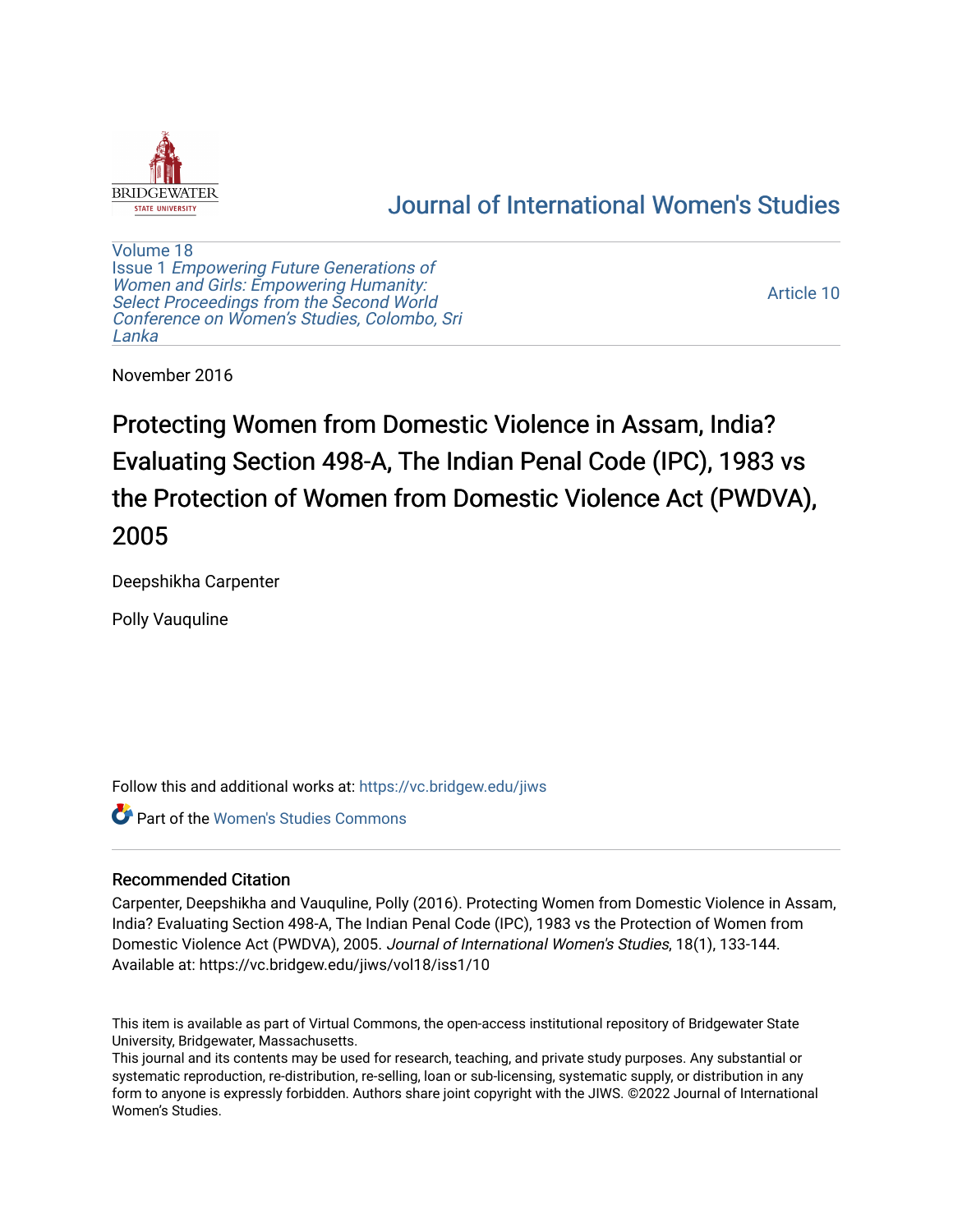Carpenter and Vauquline: Protecting Women from Domestic Violence in Assam, India?

This journal and its contents may be used for research, teaching and private study purposes. Any substantial or systematic reproduction, re-distribution, re-selling, loan or sub-licensing, systematic supply or distribution in any form to anyone is expressly forbidden. ©2016 Journal of International Women's Studies.

## **Protecting Women from Domestic Violence in Assam, India? Evaluating Section 498-A, The Indian Penal Code (IPC), 1983 vs the Protection of Women from Domestic Violence Act (PWDVA), 2005**

Deepshikha Carpenter<sup>[1](#page-1-0)</sup> and Polly Vauquline<sup>[2](#page-1-1)</sup>

#### **Abstract**

The institution of marriage is sacred and binding for generations in India; however, in contemporary times, domestic violence is a burning issue as it questions the sanctity of the Indian family system. This paper highlights how domestic violence between 'husband and wife', and their interpersonal complexity, is addressed within the legal framework of the Indian Penal Code and the special act of Protection of Women from Domestic Violence Act. These Acts operate as custodians for women who are subjugated to spousal violence. The study is located in Kamrup Metro District of Assam as it is the most urbanised district. The objectives of the study are to show the perspectives of women survivors as they narrate their first hand experience in the judiciary process; it will also highlight the position of state machinery (service providers) including the police, Protection Officers, doctors, lawyers and Non-governmental Organisations (NGOs). Theories of Socialisation and Feminist Standpoint are harnessed to explain the findings of the various stakeholders through the Protection of Women from Domestic Violence Act, 2005 and Section 498-A, IPC; examining whether it can actually prevent, protect and provide relief measures to the survivors.

*Key words*: domestic violence, interpersonal relationships, legal framework, PWDVA, 498-A IPC

## **Introduction**

 $\overline{\phantom{a}}$ 

Violence is an act of coercion upon any individual. Globally, men experience higher levels of physical violence than women due to war, gang-related activity, street violence, and suicide, while women and girls are more likely to be assaulted or killed by someone they know, such as intimate partner violence (Heise & Moreno, 2002). Domestic violence is also interpreted as Intrafamily violence, wife battering, intimate partner violence, partner abuse or violence among family members (Naidu, 2011). It is heavily indebted to patriarchal systems, psycho-social problems and un-equal power relationships among family members (Nnadi, 2012).Domestic violence is a pandemic issue and thus global initiatives including the Convention on the Elimination of all forms of Discrimination Against Women (CEDAW), the Beijing Declaration and the Vienna + 20 World Conference have addressed violence as an issue of concern, detrimental for quality of life and human rights. Therefore, a perspective on the legal implication of domestic violence is important

<span id="page-1-0"></span><sup>1</sup> Deepshikha Carpenter is a PhD Scholar in Department of Women's Studies, Gauhati University, India. Her research work is on legal provisions and domestic violence. She is an MSW and currently working as an Assistant Professor, Department of Social Work, Tezpur University.

<span id="page-1-1"></span><sup>2</sup> Dr. Polly Vauquline is an Associate Professor in Department of Women's Studies, Gauhati University, India. Her interest areas are Gender Geography, Gender Based Violence and Gerentological Studies.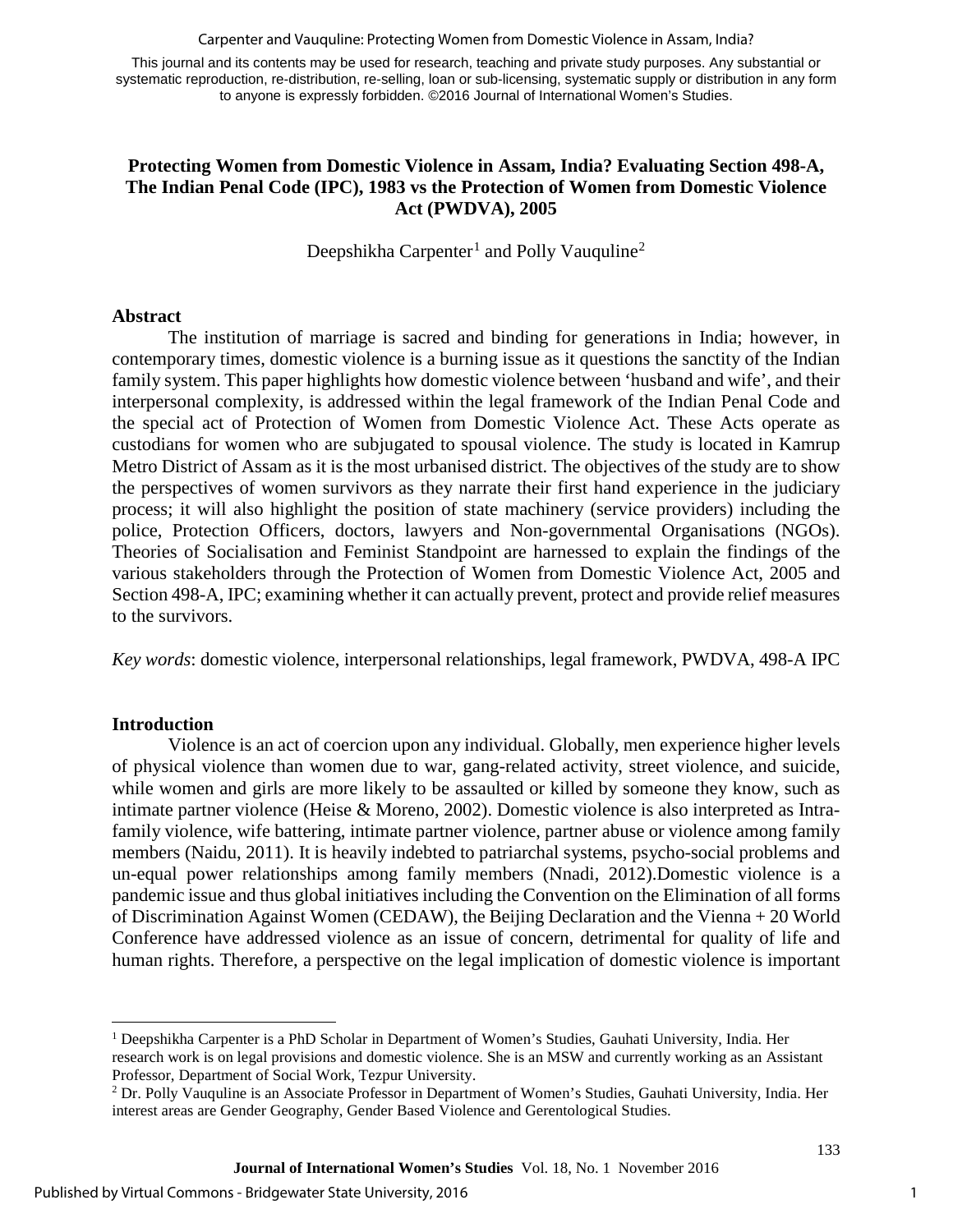as the rates of offence are increasing in India. This paper is an attempt to bring to the surface the different voices of the stakeholders in treating domestic violence.

#### **Rationale of the study**

Before 1983, there was no specific legal provision pertaining to violence against women on the domestic front in India. Husbands guilty of committing violence to their wives could be convicted under general provisions relating to murder, hurt, abetment to suicide or wrongful confinement. These general provisions under criminal law do not take into account the specific situations of women facing violence within confines of homes as against assault by an outsider or stranger. Therefore an amendment was made in 1983, which added Section 498-A to Chapter XVI, IPC (Act 46 of 1983) which states that the husband and in-laws subjecting cruelty and harassment to the wife will be punished.

Again, in 1993, the National Commission for Women requested that the Lawyers Collective, a women's rights group, make a draft regarding domestic violence for civil law. A focused legal campaign began in 1998 onwards and finally in the year 2005, the historic Protection of Women Against Domestic Violence Act was enacted (Jaisingh, 2001). This Act provides special services to the victims of domestic violence order, for relief, residence, protection, custody, maintenance and compensation. Such protections were unheard of in India before the enforcement of this Act. The Act seeks to address the intrinsic needs of women who face violence at home. Flavia Agnes, an Indian Legal Activist, draws attention to the fact that the Indian State has been all too willing to pass new criminal laws to address multiple forms of violence against women and raises questions about the wisdom of conferring such powers on the State. Each law vests more power to the state enforcement machinery. Its enactment stipulates more stringent punishment which is contrary to progressive legal reform (Kapur & Cossman, 1996).

In India there are numerous pieces of legislation to protect victims of domestic violence. The two important pioneers of protection of women's interests on the domestic front are Section 498-A of the Indian Penal Code, IPC (1983) and the Protection of Women from Domestic Violence Act, PWDVA, (2005).The records of the National Crime Record Bureau, 2011 show a significant increase in the number of 498-A cases. The incidence of violence against women at home has increased by nearly 11%, despite the legislation and implementation of the Protection of Women from Domestic Violence Act, 2005 (DNA Newspaper, 2013). This indicates that the crimes against women in general and domestic violence in particular, have increased at an alarming rate over the last decade. On the other hand, the state machinery, has from time to time introduced legal provisions to overcome these social issues. However, domestic violence persists, increasing even following the existence of strong, stringent laws. In this paper, we intend to probe and investigate the strong features, as well as the loopholes, of 498-A (IPC) and PWDVA, 2005, through the perspective of female victims of domestic violence and the stakeholders (police, Protection Officers, doctors, lawyers, and NGOs) who act as service providers through legal action, advice, medical services and other social welfare measure on behalf of the state.

## **Area of Study**

Research was conducted in Kamrup Metropolitan, the most urbanised (82.70% urban and 17.30% rural) district of Assam, which is located in the North Eastern part of India at 26°11'0 N 91°44′0″E, with a population of 1253938 and the decadal population growth is 18.34%. The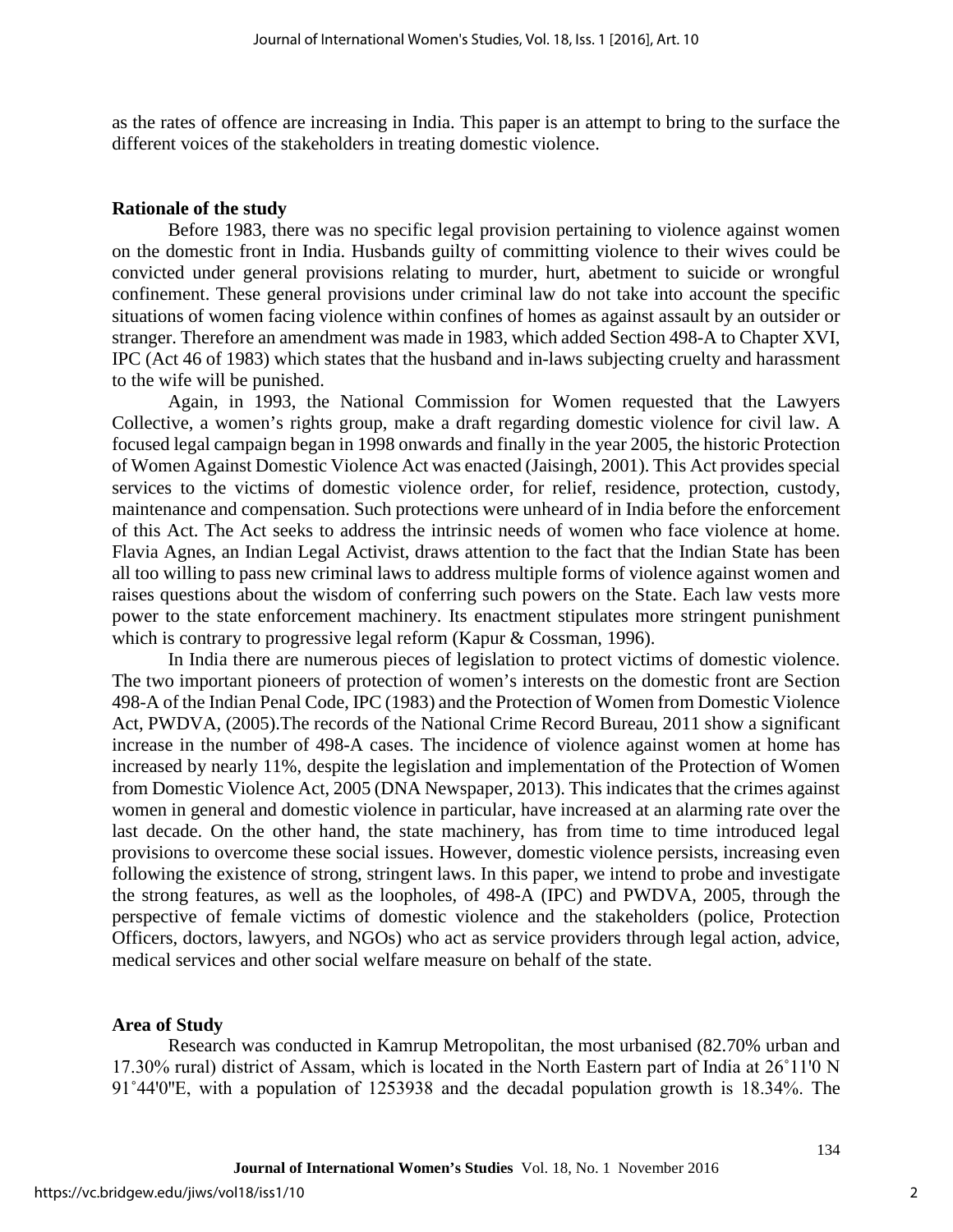literacy rate for males is 92.13% and for females is 85.07%, and the sex ratio stands at 936 per 1000 in 2011 census which is below the national average of 940 (Census Report, 2011).



# **Figure 1: Map of Kamrup Metropolitan District**

Source: www.mapsofindia.com<sup>[3](#page-3-0)</sup>

# **Objectives**

To analyse the perspective of women survivors as they narrate their first-hand experiences in the judiciary process, as beneficiaries of the legal provisions and to illustrate the standpoint of state machinery including the police, protection officers, doctors, lawyers and NGOs.

# **Methodology**

The study is based on both primary and secondary data. Primary data were collected from survivors of domestic violence who registered their cases under 498A IPC or PWDVA, 2005 and from service providers identified according to PWDVA. Also, secondary data from books and journals were consulted. Newspaper clippings were analysed to acquire a comprehensive understanding of cases that might not have been registered. A purposive sampling method was

<span id="page-3-0"></span>l <sup>3</sup>To check the location of Kamrup Metropolitan District [http://www.mapsofindia.com/maps/assam/districts/kamrup](http://www.mapsofindia.com/maps/assam/districts/kamrup-metropolitan.html)[metropolitan.html](http://www.mapsofindia.com/maps/assam/districts/kamrup-metropolitan.html)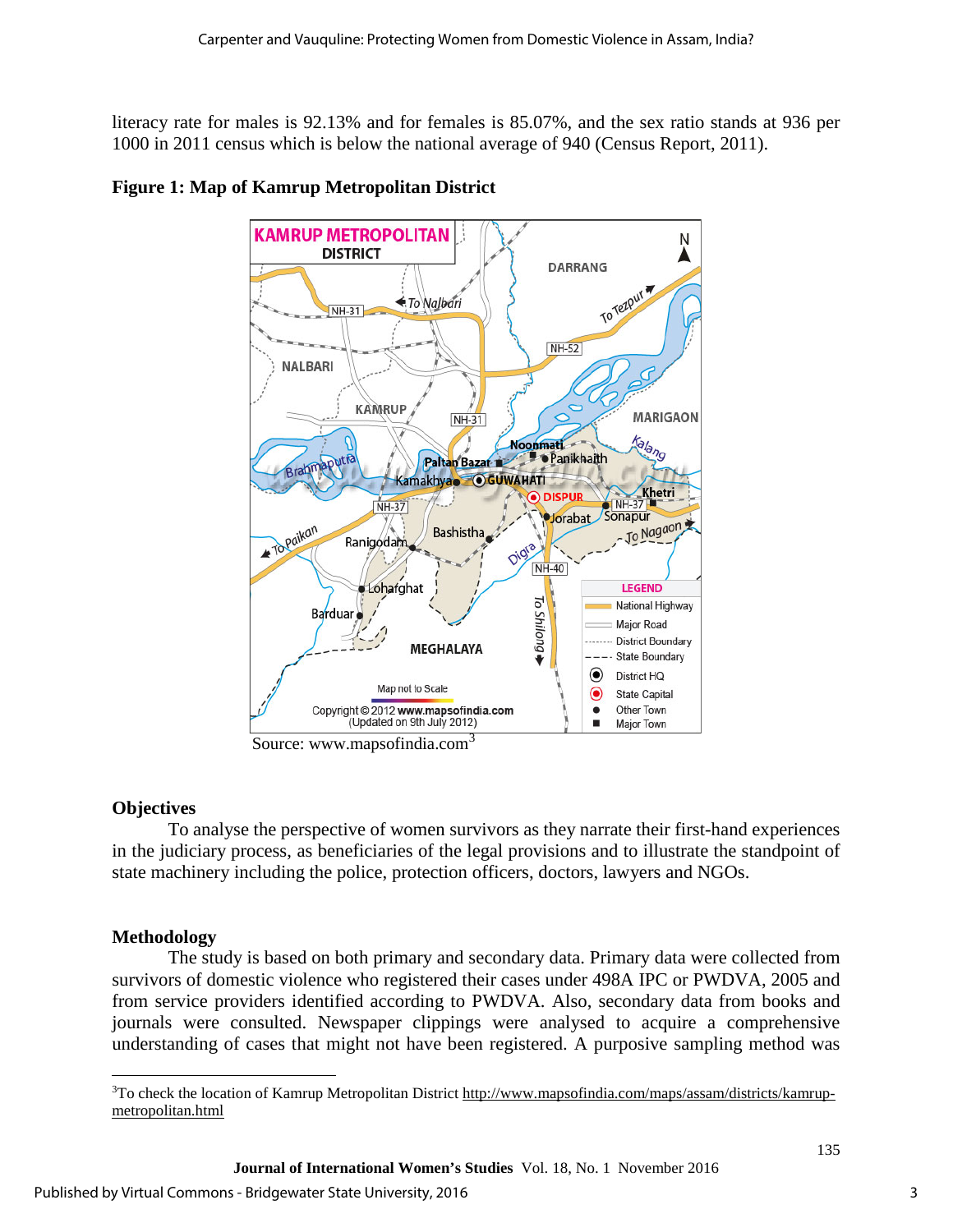used to collect data from a total of eight samples. Separate schedules were employed for survivors and for service providers. Semi-structured interviews were conducted for data collection. The schedule consisted of both open-ended as well as close-ended questions. Thereby, a mixed methodology consisting both qualitative as well as quantitative methods were used to analyse and probe the problem, along with in-depth interviews, and verbal consent for the interviewees was obtained. Pseudo-names have been used to protect the identities of the survivors. The interviews were then translated and transcribed with the help of NCH Express Scribe and then thematised and analysed accordingly. The medium of communication used during the interview process were Assamese and English, whichever language the respondents were most comfortable with. The interviews were obtained at the survivors' residences and in the offices of the service providers. The interviews were carried out for around four months from 3.01.2016 and 15.04.16.

Socialisation and Standpoint theories were harnessed to substantiate the study. Indian society takes pride in its heritage and culture with a focus on a respectable upbringing through socialisation by elders. Socialisation theory argues that, depending on cultural expectations, social practices become gendered (Vauquline, 2015). Ideas about inferiority or superiority of either sex, and of stereotyped roles for men and women not only limit progress in achieving gender equality, but also perpetuate inequalities, constituting obstacles to redress gender inequalities. The process of sex role socialisation regards violence in general and in particular within the family as legitimately perpetrated by men (Vauquline, 2015). Throughout primary and secondary socialisation stages, girls are socialised into victim status. Girls are taught through play and observation that they are to be passive and yield to the control of men. Similarly boys are taught to display strength and control (Marsh. Cochrane & Melville, 2004). Gender role socialisation hypothesizes that when a man's power, control, or gender role identity are threatened, he may attempt to re-establish his masculinity through the use of psychological or physical abuse (Marin & Russo, 1999).

To examine the emotions and embodiment of women's experiences, a feminist standpoint entails the inclusion of women's voices. This process raises particularly contentious issues about how experience can be known; how connections can be established among experience, knowledge, and reality; and what social relations exist between the experiencing subjects of knowledge and the feminist interviewer. Women can understand the social world from a feminist standpoint in so far as they share a common material situation (gender subordination) and develop a common political consciousness (feminism); the case studies indicatethe validity of standpoints and the possibility for inter subjectivity (Ramazanoglu& Holland, 2002). Alison Jaggar explains that women's distinctive social positions makes possible a view of the world that is more reliable and less distorted than the research that begins 'from the lives of men in the dominant group' (Harding, 1991). Contrary to the tendency of critics who perceive feminist standpoint theory via an individualist lens, mistakenly reducing the notion of a standpoint to an individual's social location, the emergence of standpoints is a collective process occurring through the recognition and acknowledgment of others who occupy more or less the same standpoint as oneself (Harding, 2004).

The study also explores potentially sustainable methods of primary interventions into domestic violence (prevention, recognition and understanding) as well as secondary methods (reporting, responding and referral). In the current study, secondary interventions were used as the need arose, when any crime or incident occurred; service providers played a direct role by offering their professional help. Secondary interventions ranged from routine enquiries and medical

4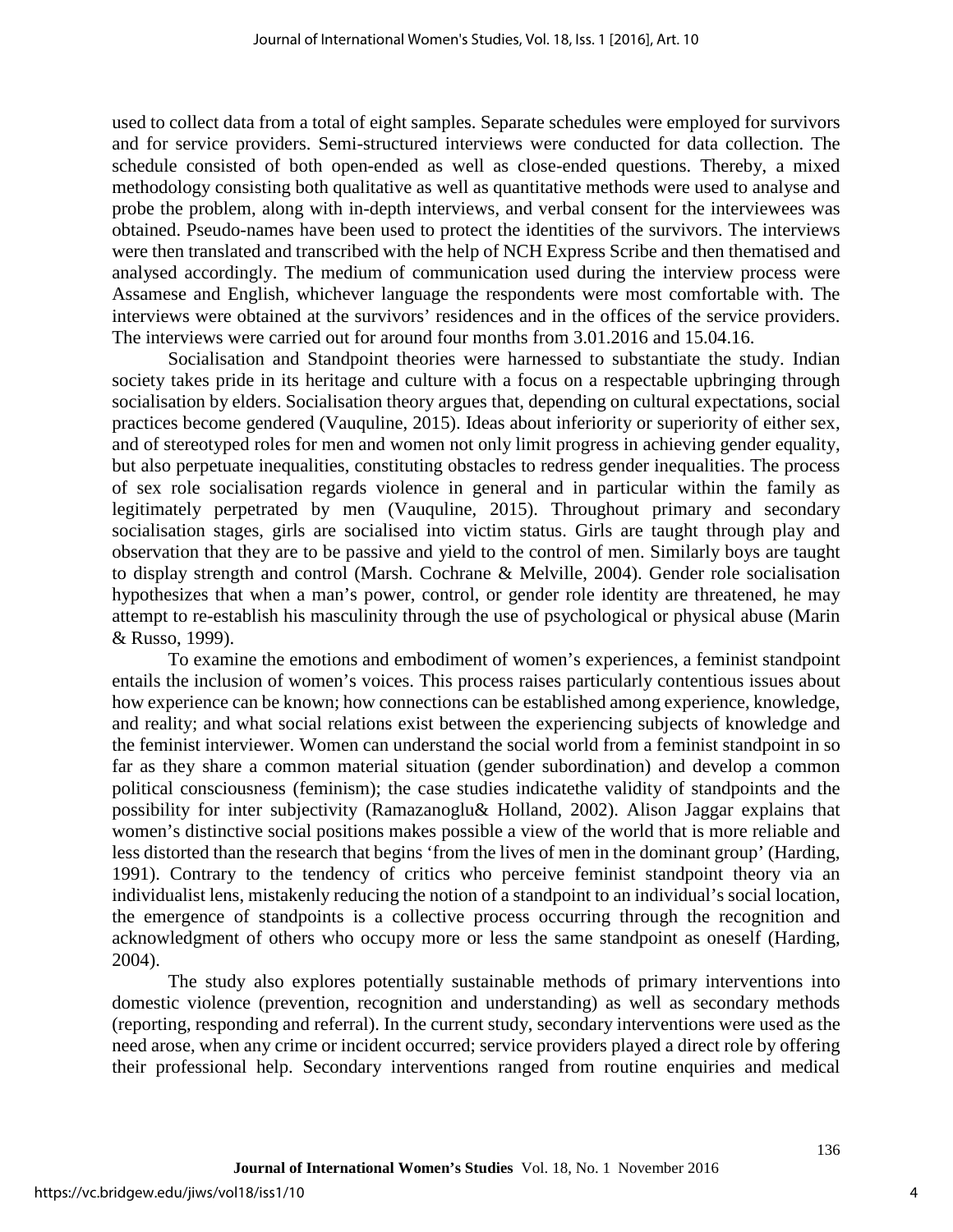attention in hospitals, to direct service provision to survivors and relief provided through the civil and criminal justice process

## **Findings**

## *Ignorance is one of the Major Causes of Non-Utilisation of the Act by the Survivors*

From the narratives of the victims, we observed that they are not aware of the legal provisions, more so about the PWDVA, 2005.

Mala Seleng (33 years) a nurse in a private hospital, is a survivor of domestic violence for seven years. She states that: 'I didn't know about the Act and it was one of my friends who actually said that there is a Domestic Violence Act.'

Kuntala Bora and her husband work in Kamrup Metro, but her husband hails from Dibrugarh. She (30 years) works in a private organisation and is a victim of physical, mental/psychological and sexual violence both by her husband and her father-in-law. She went through various constrains as she was not aware about the legal provisions related to domestic violence. She narrated, 'When I went to the Basistha Police Station, they advised me to go to the Women's Commission (Assam State Commission for Women). I got no help. I had no idea about PWDVA, 2005 or a Protection Officer. So I went to Panbazar Police Station, they also said that the case will not be registered (as her place of occurrence of violence was not Kamrup Metro).' She again emphasised, 'I went myself and filed a First Information Report  $(FIR)^4$  $(FIR)^4$  in Gabhorupothar Police Station (Dibrugarh). The Police put the section 498 A, 506, 204, 36.'

The Protection Officer<sup>[5](#page-5-1)</sup> of Kamrup Metro District, Bimala Kalita for PWDVA said, 'Most of the survivors are not aware, some of them are aware and come seeking maintenance, as it is the main provision that they want, but they are not aware of that; they get protection, residence as well. The victims find it very difficult with the magistrate as the process of order is slow.'

## *The Service Providers Decides the Judicial Aspects On Behalf Of the Victims*

Since the victims do not know the legal provisions, they are totally dependent on the service providers.

Mona Devi (28 years) is a homemaker, married for eight years with a four year old son. She is a survivor and narrates the torture she experienced by her husband, mother and sister-inlaw: 'I went to the Women's Police Station; the Women's Police Station gave no response, as my husband was not there. They said they will not file an FIR, therefore that night; I registered in the Latasil Police Station. The case was registered under 498-A'.

Mala Seleng didn't know about the Act; it was her friend who actually spoke about the Protection of Women from Domestic Violence Act, 2005. She consulted a lawyer and then she came to know about the Act and subsequently registered the case. 'As per the advice of my lawyer, I registered my case in 2010 according to PWDVA, and 498-A.'

 $\overline{\phantom{a}}$ 

<span id="page-5-0"></span><sup>4</sup> First Information Report is written by the Police for the purpose of keeping records, shared by a victim or anybody on his/her behalf on any cognizable offence for the first time.

For more information visit<http://www.humanrightsinitiative.org/publications/police/fir.pdf>

<span id="page-5-1"></span><sup>5</sup> Protection Officers are assigned under Protection of Women from Domestic Violence Act 2005 to look into the grievances of the victim and act as a mediator between the Court and the victim. It is assigned by the Department of Social Welfare. A Protection Officer is also given another responsibility as a Social Welfare Officer.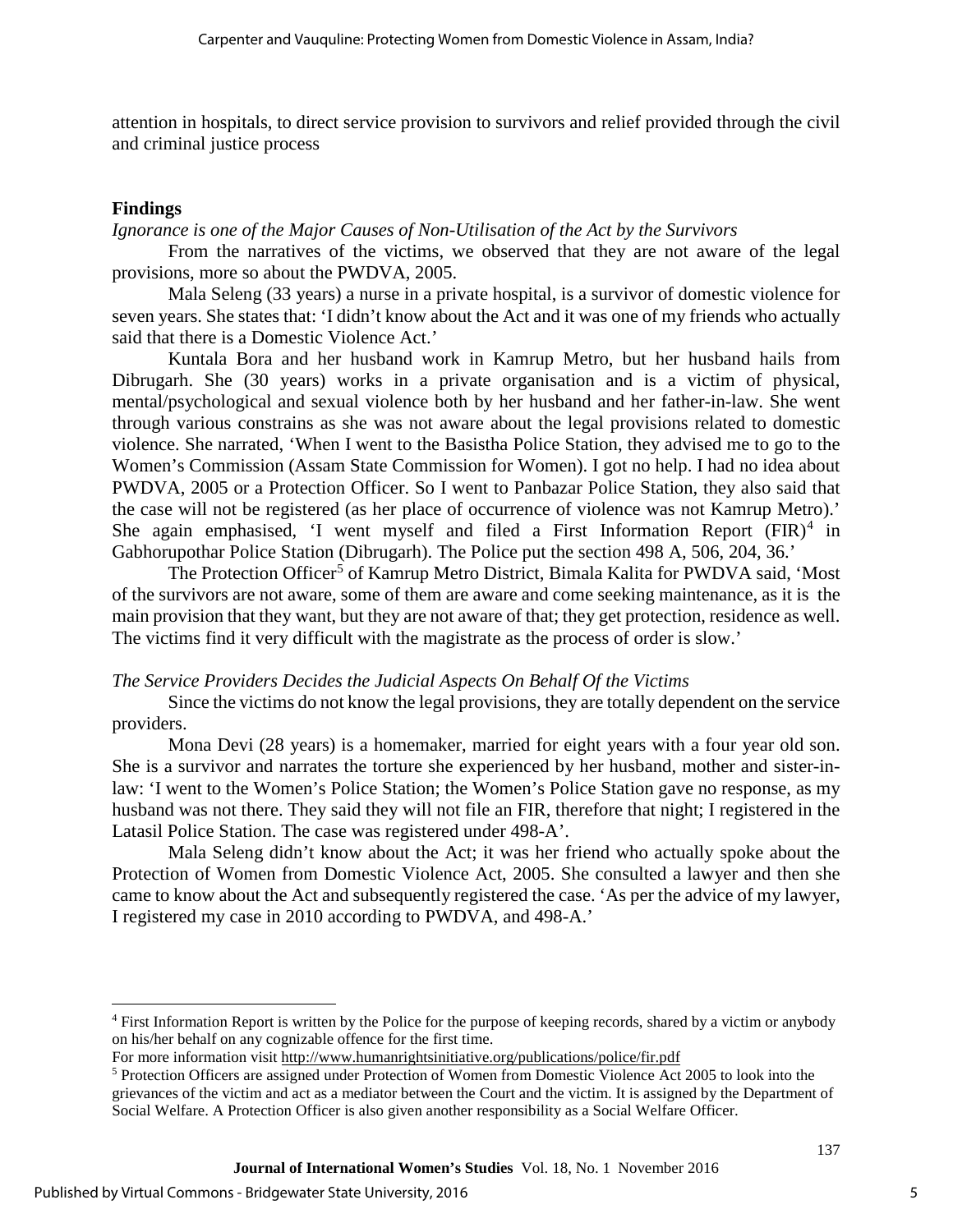Kuntala Bora took the help of a lawyer based in Guwahati and said, 'I went and filed an FIR in Gabhorupothar Police Station in Dibrugarh. The Police decided on sections IPC 498 A, 50[6](#page-6-0), 204, 36.<sup>6</sup>

#### *Immediate help to the victims are singular*

The concept of 'Zero First Information Report (FIR)' is not known to the victims where they can register a case of a grievous nature in any Police Station despite the jurisdiction of the crime committed and later on can transfer the case to the respective Police Station<sup>[7](#page-6-1)</sup>. It is utmost important for sensitive issue of domestic violence to be registered under Zero FIR for safety, security of the victim as well as collection of evidence on time.

Mona Devi was aggrieved as she narrated: 'I went to the Women's Police Station; the Women's Police Station gave no response, as my husband was not there, and they did not file an FIR at that night.'

Kuntala Bora narrated: 'When I went to Basistha Police Station, they advised me to go to the Women's Commission. I got no help. I had no idea about PWDVA, 2005 or a Protection Officer, I went to the Panbazar Police Station, and they also said that the case will not be registered.'

#### *No special training is imparted to The Protection Officer as service provider*

Sensitization programme is lacking for a important service provider as a Protection Officer who looks at the process of filing a case under PWDVA, 2005.The Protection Officer of Kamrup Metro District, Bimala Kalita for PWDVA said: 'Training is required as we come across various types of cases at times. Now, of course, we are experienced, we know what we need to do. Still there are people who are freshly appointed as District Social Welfare Officers and as Protection Officers, wherein they are not trained for this dual responsibility. Training is a must. Actually, to cope with the legal sections here, we need to know the acts and rules well. When we get a complaint of DV, if a victim comes to us directly, we try to listen and talk to her and tell her to file litigation. We cannot do much. It has to be done with court proceeding.

#### *Roles and responsibilities of other Service Providers encapsulate a pro-active approach*

A positive attitude is reflected from the service provider's perspective. The President of the Women's Legal Aid Cell<sup>[8](#page-6-2)</sup>, Mrs. S. Chakravarty mentioned: 'Whenever a victim comes, we listen to her grievances if we think it will be filed as a case, so we take a consent , whether she would like to go to court or settle on mutual understanding. It has a clear agenda to show what is necessary.'

B. Deka, (50 years) Officer in Charge, Panbazar Women Police Station states: 'The cases are disposed within two to three months as medical reports take a lot of time. A vehicle is also provided and victims are accompanied by female constables. NGOs and other specialists come in

l

<span id="page-6-0"></span> $6$  IPC 498-A $\rightarrow$  whoever, being the husband or the relative of the husband of a woman, subjects such woman to cruelty shall be punished.IPC  $506 \rightarrow$  Punishment for criminal intimidation. IPC 204 $\rightarrow$ Punishment for destruction of document or electronic record to prevent its production as evidence. IPC 34→Acts done by several persons in furtherance of common intention.

For more information visit<http://www.ncw.nic.in/acts/THEINDIANPENALCODE1860.pdf>

<span id="page-6-1"></span> $^7$  For more information, se[e https://lawupdaterblog.wordpress.com/2016/09/18/article-on-the-concept-of-zero-fir/](https://lawupdaterblog.wordpress.com/2016/09/18/article-on-the-concept-of-zero-fir/)

<span id="page-6-2"></span><sup>&</sup>lt;sup>8</sup> Registered in 1990, the NGO mainly works for providing free legal and family counselling before a case is filed.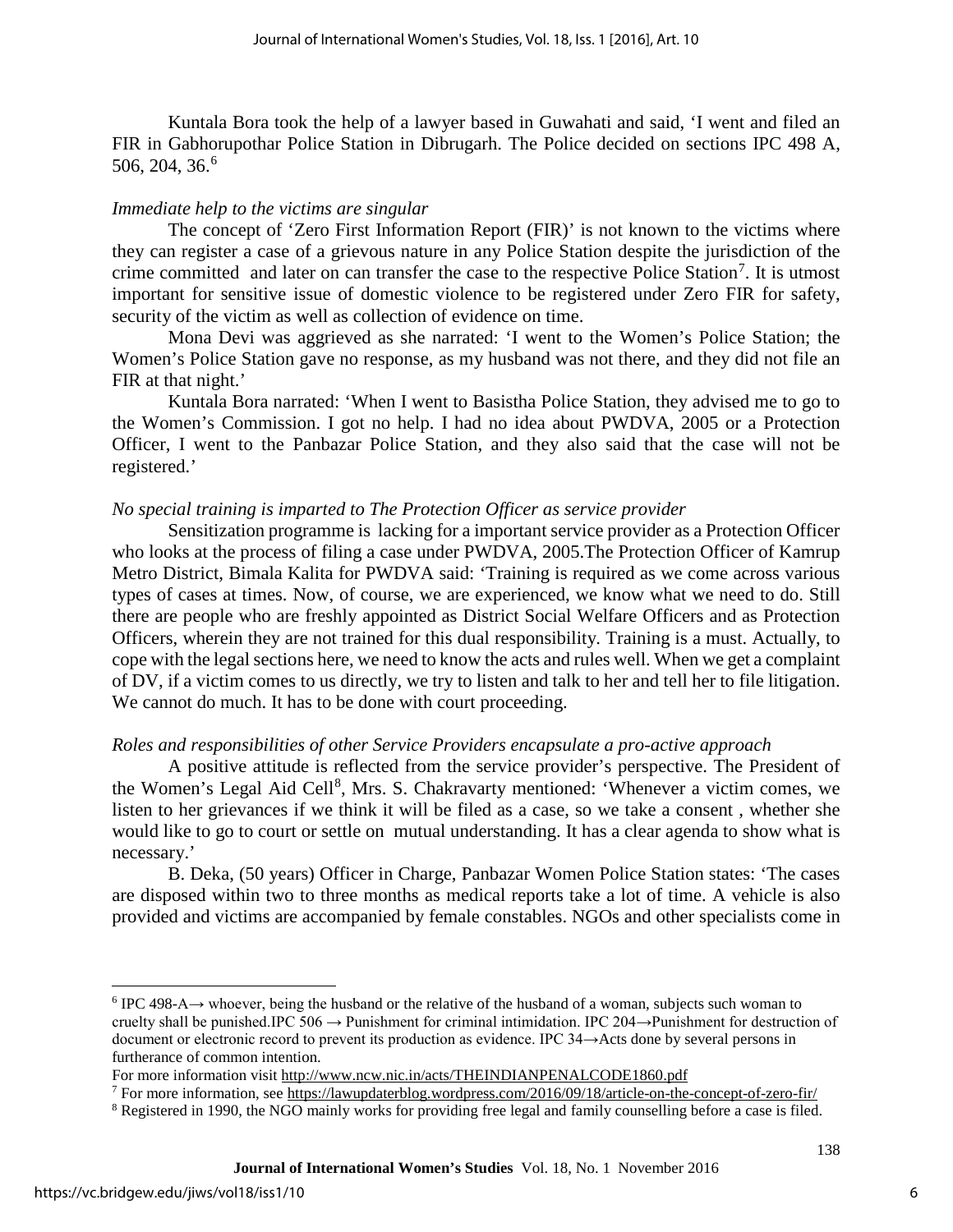to the Police Reserve<sup>[9](#page-7-0)</sup> or office to provide a sensitization programme.' For the Police, the sensitization programme provides some awareness on the current legal practices.

Dr. V. Das (32 years) Registrar, Guwahati Medical College & Hospital commented, 'If the victims do not have fees or the attendants cannot afford to pay, they have a Below Poverty Line  $Card<sup>10</sup>$ , then everything is rendered free, otherwise we request the superintendent investigation treatment free of costs, so most of the initial treatment can be rendered without incurring any cost.'

# *Victims' experience of hardship*

The goal of marriage in India is to provide for and support a family. When marriage has an element of violence to it, then the victims face enormous social and economic trauma as they fight against their husband and his relatives for the injustice committed.

Mona Devi as a homemaker faced significant difficulties which she narrates as follows: 'after my hand was broken in Sivratri (a festival) due to thrashing by my husband, I went to the hospital alone. My brother went and paid for my medical expense. No one came from my in-law's family. The police also didn't help me. My husband received an anticipatory bail<sup>[11](#page-7-2)</sup> after I filed the case.'

Mala Seleng also commented, 'I have spent around Indian Rupees 50,000 till now, and I am paying from my salary. Initially my father helped me. But now I am doing a job. So I am paying for the Lawyer's fee. I get only Indian Rupees 12000 as salary, it is difficult to manage.'

# *Strong indications of non-implementation of the Act*

The Acts provided to protect and preserve the rights of citizens are often not delivered to the aggrieved.

Mala Seleng states: 'I have not received any free legal aid. Actually, in 2011, I received relief from the court; I should receive Indian Rupees 15000 sanctioned by the court. But up till today, I have received no benefits. I received a maintenance order, but in reality, there is no such relief. I have not sought help from NGOs or other organisations.'

Kuntala Bora confesses, 'I did my check up in Assam Medical College<sup>[12](#page-7-3)</sup>. I paid Rupees10 as a fee. I received no legal aid. The Police told me it would take time—at least a month. I have asked for maintenance, like my house rent and my daily provisions. I received no help from the Women's Commission. I do not know how NGOs function, but I have to fight my own battle. With the police, I received average cooperation; the lawyer was very good, and the doctors supported me. I had a female constable while visiting the doctor. It was extremely difficult to coordinate with the Police Personnel as I had no proof of my marriage as it was according to a Hindu customary marriage<sup>[13](#page-7-4)</sup>. They wanted photographic evidence as my witness was not enough. The Police broke me down morally. I have decided, whatever I earn, I will spend on my case to make it successful.'

 $\overline{\phantom{a}}$ 

<span id="page-7-0"></span><sup>9</sup> The Reserved Armed Police Force is for emergency purposes. There is a special Police Station assigned for the Reserved Armed Police Force in Guwahati city.

<span id="page-7-1"></span> $10$  According to the income criteria, the poorest of the poor gets some Government aid.

<span id="page-7-2"></span> $11$  Anticipatory Bail is a provision for a person to seek or request bail in anticipation or in expectation of being named or accused of having committed a non-bailable offence. For more information look into <http://www.jaagore.com/articles/know-your-police/anticipatory-bail>

<span id="page-7-3"></span><sup>&</sup>lt;sup>12</sup> Located in Dibrugarh District, Assam.

<span id="page-7-4"></span><sup>&</sup>lt;sup>13</sup> The Hindu Marriage Act 1955 considers marriage to be a private affair.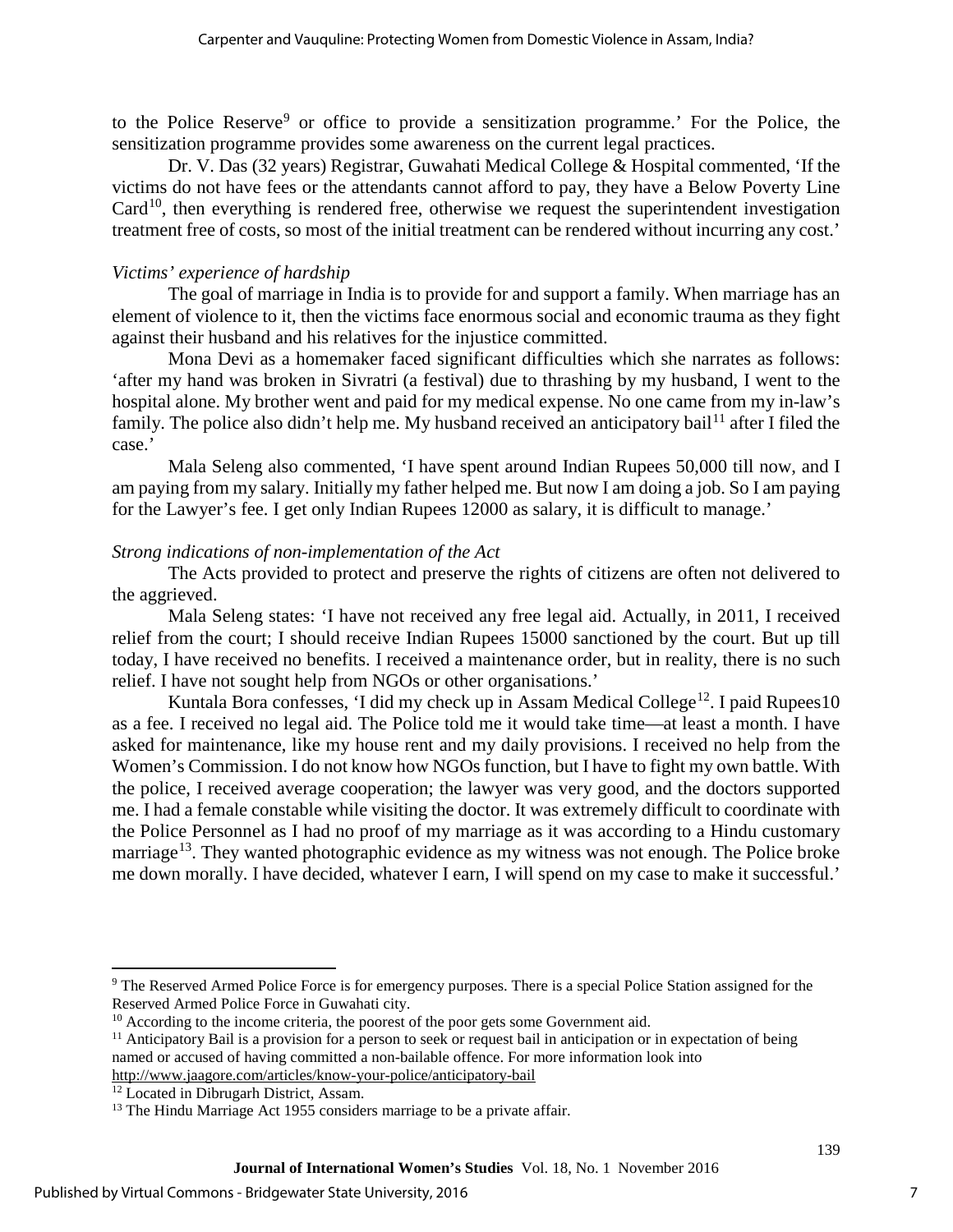#### *The service providers are over-burdened with responsibilities*

The numbers reporting on domestic violence cases are increasing which also burdens the service providers.

Lawyer Babita Limbu, a senior advocate in the Gauhati High Court practising more than 20 years commented: 'Since 1995, it's more than 500 cases I have handled. The domestic violence cases are divided in Family Court for maintenance, divorce, child custody, restitution of conjugal rights, PWDVA has shelter home, protection, paramedical expenses.'

The Protection Officer for PWDVA said: 'We have lots of Service Providers with us, who help with the legal proceedings. I just try to squeeze in time for the reports when the court asks for it. There is not sufficient time as the bulk of cases keep on pending; every day there is a new case. We need to complete the Domestic Incident Report  $(DIR)^{14}$  $(DIR)^{14}$  $(DIR)^{14}$ , register the case, submit the DIR. We are really understaffed. I am managing with a retired peon to work; we don't have many people, nor are we getting any financial aid. Time is not sufficient, the court give us less time; we ask the court to give us more time. Along with that, I have other additional responsibility as a Social Welfare Officer, most of the time; I am engaged with DV cases.'

#### *Ways to strengthen the Acts*

Only critical feedback from the victims and the service providers can help to improve the benefits and punish the perpetrator.

Lawyer Babita Limbu responded: 'I have not seen cases being disposed in 60 days under PWDVA. My own cases have taken two to three years. The reason is, when they created the Act they didn't realize the need for proper evidence, and therefore there is the possibility of delay. It is not the fault of the court. But the process of 60 days of disposal time should be modified. Or the time limit should be removed. PWDVA has provided little help through the provisions like shelter, protection, and monetary relief for the victims.'

## **Discussion**

Socialisation and social location shape knowledge, edifying various types of truths from all the stakeholders. In India, marriage is the most cherished of life-time institutions, wherein values and respect are attached for its sustenance. Significant courage and conviction on the part of an aggrieved person is required to come forward with a complaint of domestic violence. The survivors are conscious of their oppression, and that is why they come courageously and file cases. However, the justice delivery system must improve the implementation of the provisions of the Act to survivors. However, the pressing need of the hour is increased sensitivity and support from State machinery. PWDVA talks about faster implementation and justice within 60 days, yet this study highlights lacunae in the mechanismsfor the deliverance of justice. The survivors' lack of knowledge is abused by service providers in certain cases, as for instance, the case of Mala Seleng, who narrates, 'My own lawyer has taken seven years. The process is so slow; if my lawyer is good and loyal, for people like us who are affected by domestic violence a much faster process would have been profitable.'

The interpretation of how well justice is meted out varies from the standpoint of survivors. The Women's Legal Aid Cell, for instance, appears to be aware of their roles and responsibilities as a service provider and also about the needs of the survivors, The President of Women's Legal

l

<span id="page-8-0"></span><sup>&</sup>lt;sup>14</sup> Domestic Incident Report is a report made in a prescribed form on receipt of a complaint of domestic violence from an aggrieved person under 2 (e) definition of Protection of Women from Domestic Violence Act, 2005.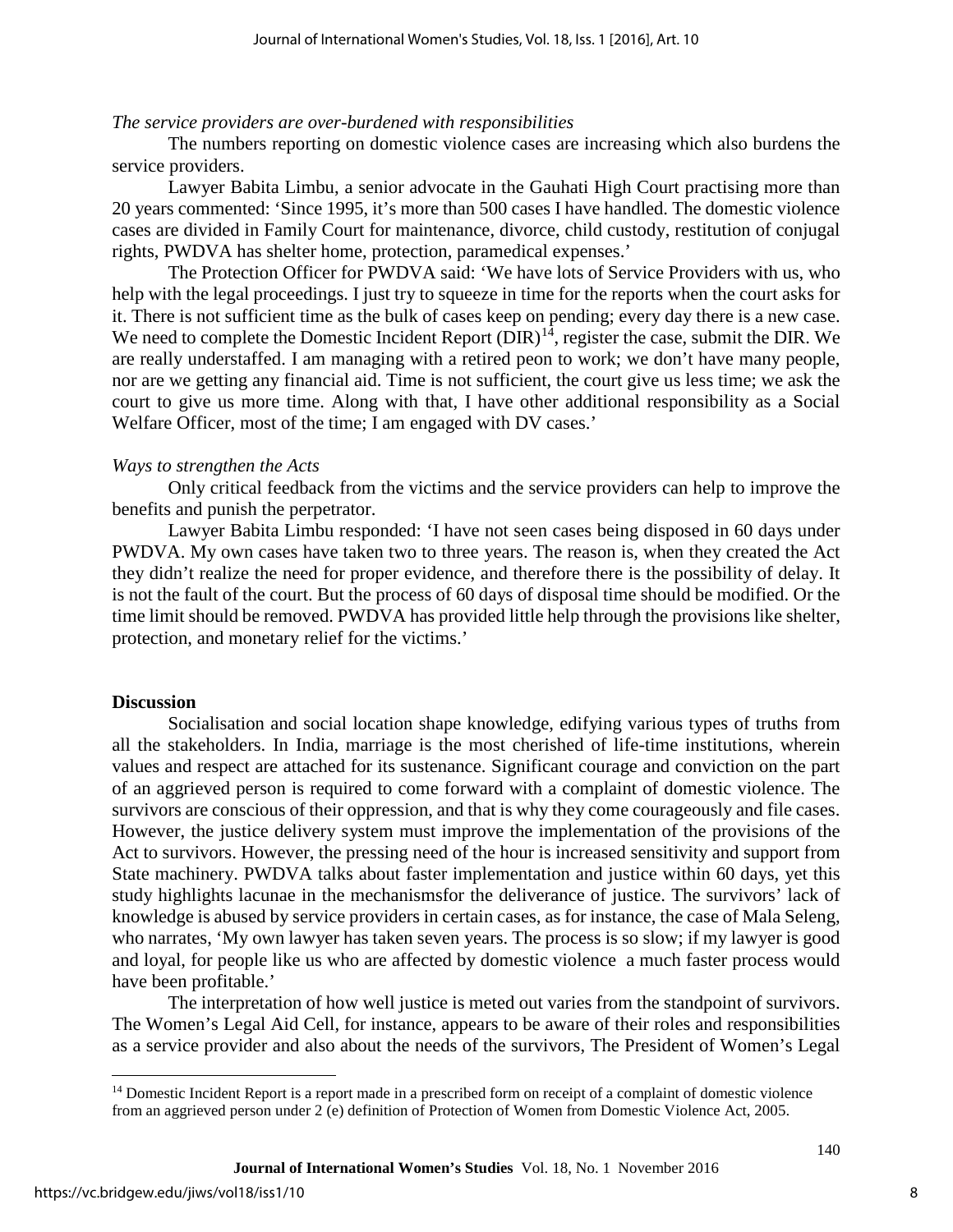Aid Cell stated, 'Advice is more effective for people coming from poor economic background. They cannot approach the lawyers as it involves lot of fees. After sorting out the problems here, they feel benefitted. Lot of people get help through free counselling (legal) in this Cell'.

Also, for the Police, providing justice as per the needs of the survivors is their principle aim. There is an awareness of their roles and responsibilities, but they are not very thorough about which sections individual cases are to be registered. They work mechanically as they are understaffed and have many cases to attend along with other duties as well. They are overburdened with the different roles they need to perform. The Protection Officer (PO) is a self-learner of the PWDVA Act as she has not attended any organised sensitization programme. She is aware of her roles and responsibilities by going through the Act. Implementation of the Act is a burden since the amount of paperwork associated with each case is colossal. Being a P O is an additional task apart from being a Social Welfare Officer. Doctor Das, who is a practicing Register in Gauhati Medical College & Hospital, is also very thorough with medico-legal cases as the management protocol for each of the injuries is the same. At first the life threatening issues are addressed and then the lesser. It helps in the smooth delegation of services to the survivors. He states, 'It is tough work with the survivors due to different injuries and the level of temperament.' However, there is good coordination with other service providers, including NGOs and the Police. Limbu, the Lawyer is also very thorough with provisions of IPC 498-A and PWDVA. She is active in attending sensitization programmes provided by NGO's. In Domestic violence cases, she commented, 'we need the police, we cannot blame them. I have a cordial relation with the police and sometimes they help. When the court gives us an order of PWDVA, it is not punitive in nature, only Indian Rupee 10,000 as fine is imposed because of its civil character. If there is good coordination with the police and NGOs, the process of justice delivery can be faster'. Ideal illustration of a service provider is through this respondent, Mala Seleng who commented, 'I enjoyed excellent service from the magistrate. She issued an order of Indian Rupee 15000 maintenance for me. I availed proper treatment from the doctor. I also got good responses from the police personnel.' If all the survivors receive a proper response from the service providers of the state, then delivering justice will be easy and effective.

As agents of society, survivors have to be more vocal about the situation to improve their conditions, questioning and asking for a response every time justice is delayed; as one can always demand justice as a citizen and no service provider can deny it under PWDVA or IPC 498-A. Babita Limbu, the Lawyer mentions in her account 'Everyone has to work hard. The magistrate, police and the rest have to see the Act is properly implemented.' An active liaising through everyone's standpoint and door to door awareness can help in curbing perpetrators and making justice delivery a faster mechanism.

#### **Conclusion**

This paper has explored the intricacies of the relationships among different stakeholders involved in the challenges of domestic violence, to be unique and complex. The voices of victims/survivors are crucial in this process, since it is crucial that those who implement the system hear from those whom it is supposed to assist. Clearly, coordination with the survivors and the service providers is not adequate. Awareness and sensitization training is necessary for service providers, and victims. Few of the service providers should be exclusively deputed for the execution of the Acts. Also, the coordination among the service providers needs improvement. A responsible response to every complaint and a willingness to help can bring about more meaningful

9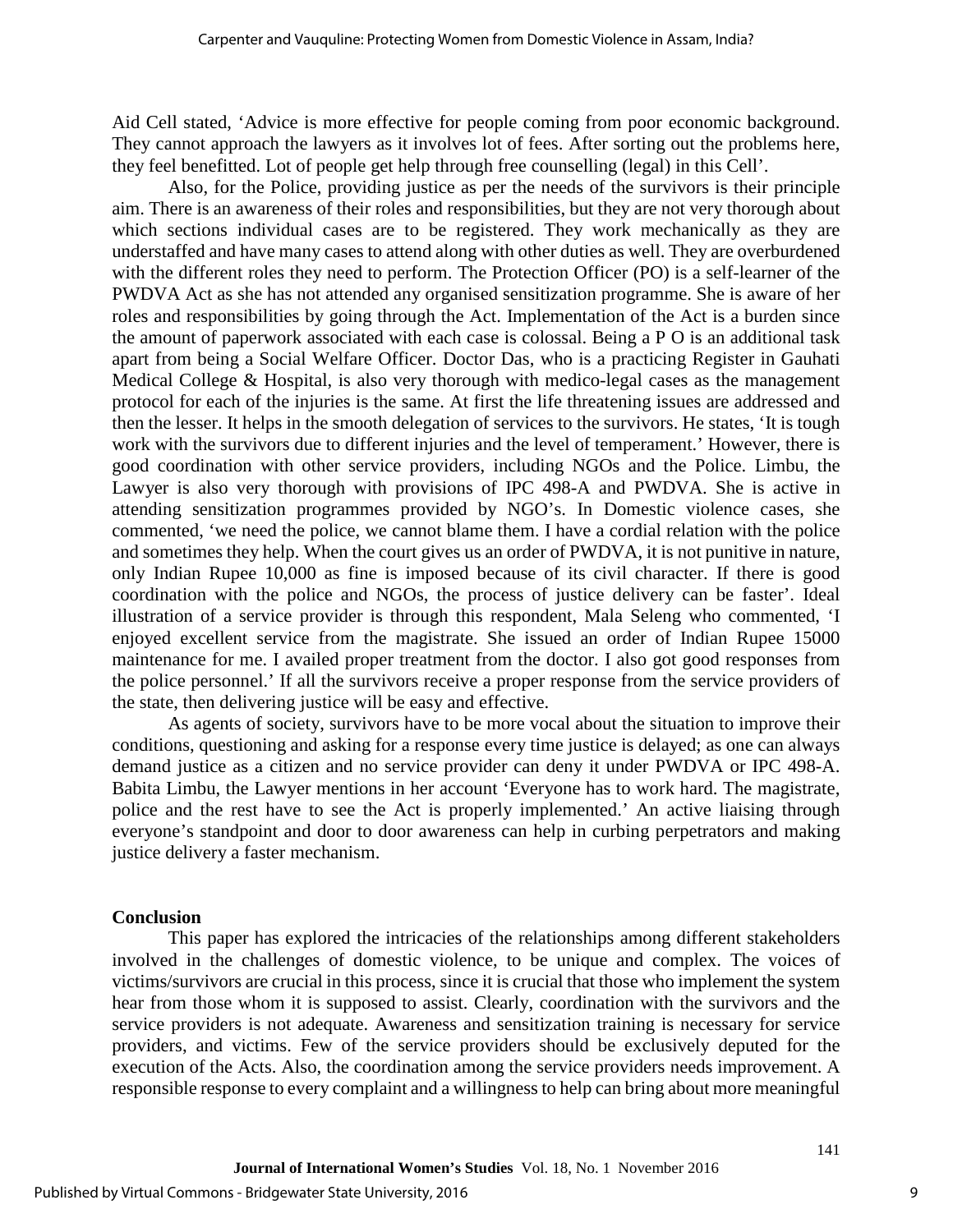participation from both sides. The system is overburdened with cases filed daily and with limited resources to tackle these issues. This study has pinpointed that the implementation of PWDVA can be improved through massive awareness and intervention campaigns. The ambit of PWDVA is wider than the criminal act of 498-A as it serves the purpose of protecting women in all aspects, not solely punishing the perpetrators. These narratives show the complex relationship among all the stakeholders, and how they seek to manage the cases with limited resources available to them.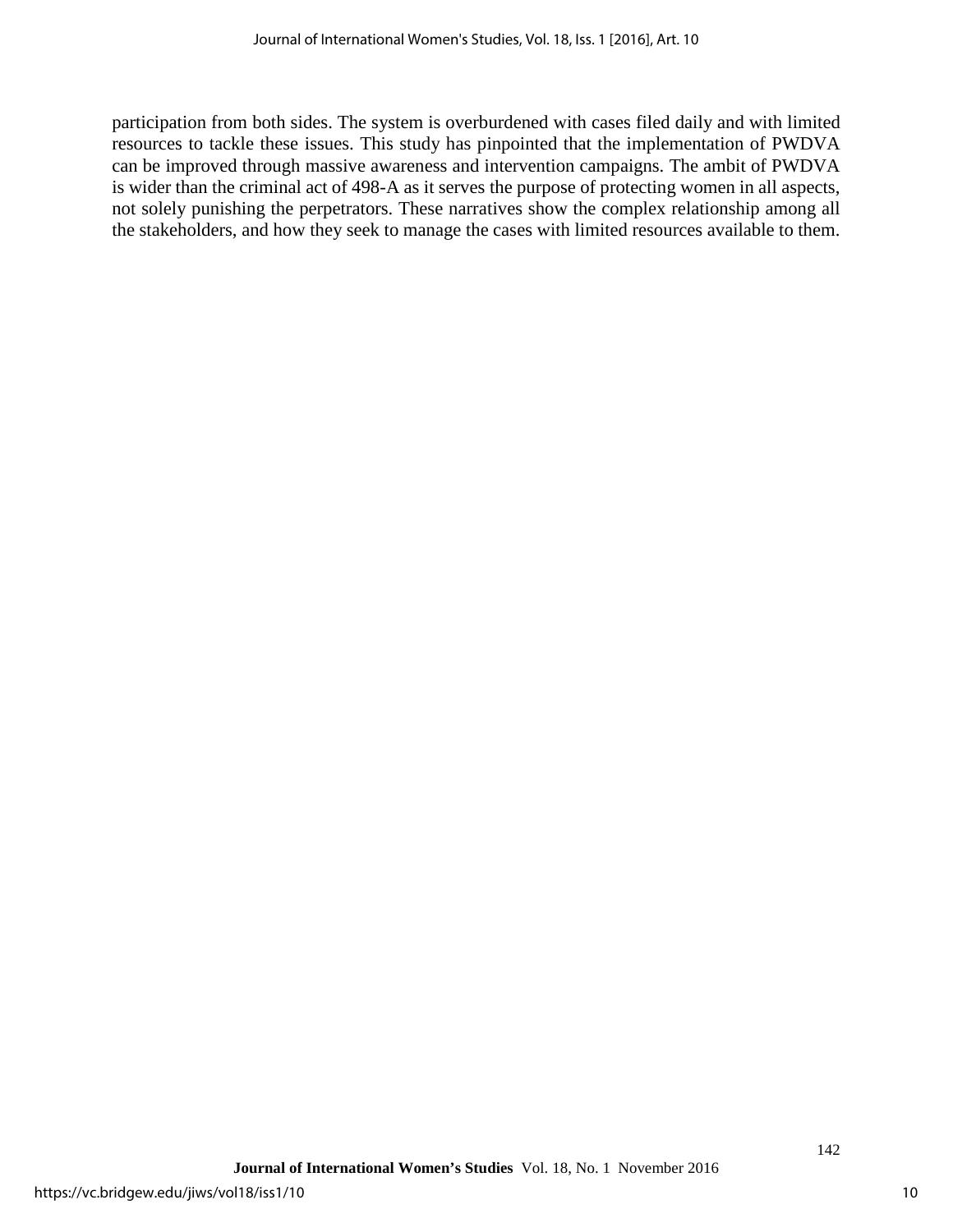# **References**

- Arthur, C., & Clark, R. (2009). Determinants of Domestic Violence: A Cross-National Study. *International Journal of Sociology of the Family, 35*(2), 147-167. Retrieved from: <http://www.jstor.org/stable/23070721>
- Bowell. (n.d.). Feminist standpoint theory. *In Internet Encyclopaedia Philosophy.* Retrieved from<http://www.iep.utm.edu/fem-stan/>
- Commonwealth Human Rights Initiative. FIR Common Wealth Human Rights Initiative. New Delhi.Retrieved from[.http://www.humanrightsinitiative.org/publications/police/fir.pdf](http://www.humanrightsinitiative.org/publications/police/fir.pdf)
- Expert Group Meeting. (2012). *Handbook of National Action Plan and Violence Against Women.* Retrieved from UN Women Website: <http://www.un.org/womenwatch/daw/vaw/handbook-for-nap-on-vaw.htm>

Hamieh, S. C., & Usta, J. (2011). *The Effects of Socialization on Gender Discrimination and* 

*Violence*. Retrieved from Oxfam GB Research Report

<http://www.kafa.org.lb/StudiesPublicationPDF/PRpdf46.pdf>

- Heise, L., & Moreno. C. G. (2002).Violence by Intimate Partners. *World Report on Violence and Health.* Geneva. World Health Organization.
- Jaisingh, I. (2001). *Laws of Domestic Violence: A User Manual for Women*. The Lawyers Collective, Delhi: Universal Publishing Co.
- Kamrup Metropolitan District: Census 2011 Data Retrieved from <http://www.census2011.co.in/census/district/156-kamrup-metropolitan.html>
- Kapur, R., & Cossman, B. (1996). *Subversive Sites: Feminist Engagement with Law in India.*
- Maps of India. (9 July2012). Scale not given. Retrieved from <http://www.mapsofindia.com/maps/assam/districts/kamrup-metropolitan.html>
- Matthew, R, (2016, September 16) lawupdaterblog. Retrieved from <https://lawupdaterblog.wordpress.com/2016/09/18/article-on-the-concept-of-zero-fir/>
- Marinova, J. (2003, Dec, 13) Gender Stereotype and Socialisation Process. *The Role of Men and Boys in achieving Gender Equality*, UNDP, DLW
- Marsh, I., Cochrane, J., & Melville, G. (2004).*Criminal Justice: An Introduction to Philosophies, Theories and Practice.* Psychology Press
- Naidu, G. (2011). *Violence against Women in India.* New Delhi: Serials Publications
- National Strategy on Domestic, Sexual and Gender-based Violence, 2010-2014 Executive Summary National Develop Plan (2007-2013)
- Negi, S., Biber, H., & Levy, P. L. (2007). *Feminist Research Practice, A Primer.* Sage Publication.
- Nnadi, I. (2012). An Insight into Violence against Women as Human Rights Violation in Nigeria: A Critique. *Journal of Politics and Law. 5*(3), doi:10.5539/jpl.v5n3p48
- Patil, G. (2013, January 9). Domestic Violence Cases Up By 11%. The DNA. Retrieved from <http://www.dnaindia.com/mumbai/report-domestic-violence-cases-up-by-11-1787065>
- Protection of Domestic Violence Act, 2005. Ministry of Women & Child Development. Retrieved from<http://www.wcd.nic.in/act/2314>
- Ramazanoglu, C., & Holland, J. (2002). From truth/reality to knowledge/power, taking a feminist standpoint. *Feminist Methodology Challenges and Choices*, Sage Publication, 68-69.
- Tata tea Jaago Re. (2016, October 15) Retrieved from [http://www.jaagore.com/articles/know](http://www.jaagore.com/articles/know-your-police/anticipatory-bail)[your-police/anticipatory-bail](http://www.jaagore.com/articles/know-your-police/anticipatory-bail)